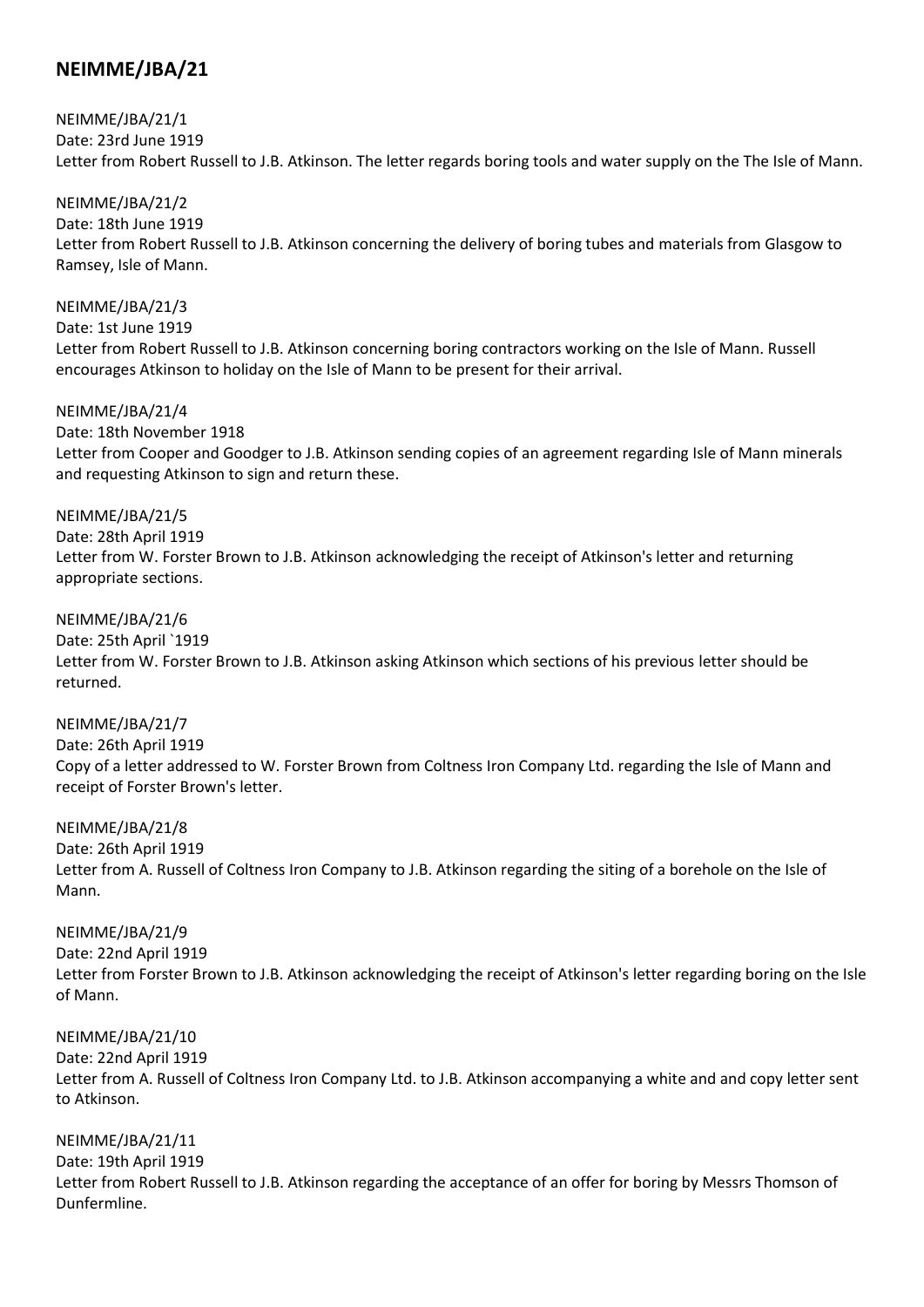NEIMME/JBA/21/12 Date: 22nd March 1919 Letter from W. Forster Brown to J.B. Atkinson regarding the bores on the Isle of Mann. The letter states that certain diagrams have also been sent to Atkinson.

NEIMME/JBA/21/13 Date: 11th April 1919 Letter from Robert Russell to J.B. Atkinson regarding licences and proprietors of mining on the Isle of Mann. Russell states that he is reliant on Mr. Drinkwater to send the licences.

NEIMME/JBA/21/14 Date: 10th April 1919 Invoice from J. Helden and Co. Ltd. to J.B. Atkinson.

NEIMME/JBA/21/15 Date: 2nd April 1919 Invoice from Mawson Swan and Morgan Ltd. to J.B. Atkinson for a map of the Isle of Mann.

NEIMME/JBA/21/16 Date: 25th March 1919 Letter from Robert Russell to J.B. Atkinson regarding colth tracings made at Owen's College for the Isle of Mann.

NEIMME/JBA/21/17 Date: 15th March 1919 Letter from Robert Russell to J.B. Atkinson regarding mining on the Isle of Mann. Russell mentions boring and the geological map of the Isle of Mann.

NEIMME/JBA/21/18 Date: 9th November 1919 Letter from W. Boyd Dawkins to J.B. Atkinson regarding Seascale boring.

NEIMME/JBA/21/19 Date: 3rd March 1919 Letter from Robert Russell to J.B. Atkinson arranging a meeting with Kendal in London.

NEIMME/JBA/21/20 Date: 1st March 1919 Letter from W. Forster Brown to J.B. Atkinson arranging a meeting in London.

NEIMME/JBA/21/21 Date: 3rd March 1919 Telegram to J.B. Atkinson from Robert Russell confirming a meeting with Kendal in London.

NEIMME/JBA/21/22 Date: 3rd March 1919 Telegram from Robert Russell to J.B. Atkinson regarding a meeting with Kendal in London.

NEIMME/JBA/21/23 Date: 25th February 1919 Letter from Robert Russell to J.B. Atkinson concerning boring on the Isle of Mann and in particular glacial drift.

NEIMME/JBA/21/24 Date: 28th January 1919 Letter from Atkinson to his mother.

NEIMME/JBA/21/25 Date: 20th January 1919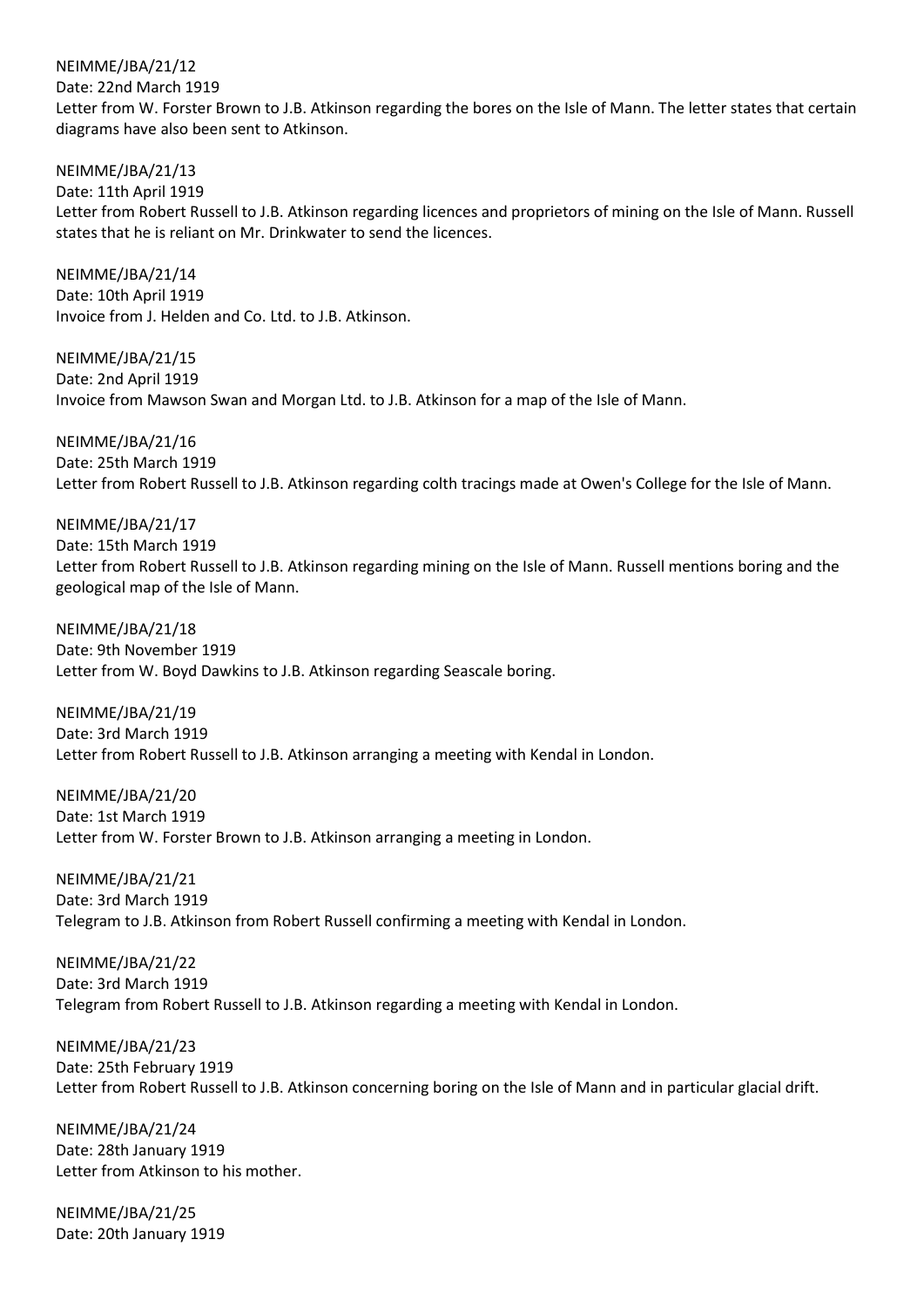Letter from Robert Russell to J.B. Atkinson requesting more detailed sketches of boreholes on the Isle of Mann.

NEIMME/JBA/21/26 Date: 4th January 1919 Letter from W.Boyd Darkin to J.B. Atkinson concerning an incorrect geological survey.

NEIMME/JBA/21/27 Date: 31st December 1918 Letter from Robert Russell to J.B. Atkinson accompanying duplicate agreements between the two and draft licences for the Isle of Mann.

NEIMME/JBA/21/28 Date: 26th December 1918 Letter to J.B. Atkinson from Robert Russell acknowledging receipt of Atkinson's letter.

NEIMME/JBA/21/29 Date: 20th December 1918 Letter from Robert Russell to J.B. Atkinson regarding the imposition of certain clauses in the contract.

NEIMME/JBA/21/30 Date: 14th December 1918 Letter to J.B. Atkinson from Robert Russell acknowledging receipt of Atkinson's letter.

NEIMME/JBA/21/31 Date: 12th December (Year Unknown) Letter from J.B. Atkinson to Robert Russell regarding clauses in the Isle of Mann contract.

NEIMME/JBA/21/32 Date: 1918 Agreement between J.B. Atkinson and Coltness Iron Company Ltd. regarding the Isle of Mann.

NEIMME/JBA/21/33 Date: Unknown Note by J.B. Atkinson regarding the Isle of Mann.

NEIMME/JBA/21/34 Date: 7th December 1918 Letter from Robert Russell to J.B. Atkinson regarding the option clause in the Isle of Mann contract.

NEIMME/JBA/21/35 Date: 4th December 1918 Telegram to J.B. Atkinson from Robert Russell acknowledging receipt of Atkinson's letter.

NEIMME/JBA/21/36 Date: 5th December 1918 Letter from Robert Russell to J.B. Atkinson regarding the draft agreement for the Isle of Mann.

NEIMME/JBA/21/37 Date: 22nd November 1918 Letter from Robert Russell to J.B. Atkinson regarding sketches of the proposed Isle of Mann mining operation.

NEIMME/JBA/21/38 Date: November 1918 Receipt from The Caledonian Station Hotel, Edinburgh.

NEIMME/JBA/21/39 Date: 25th June 1918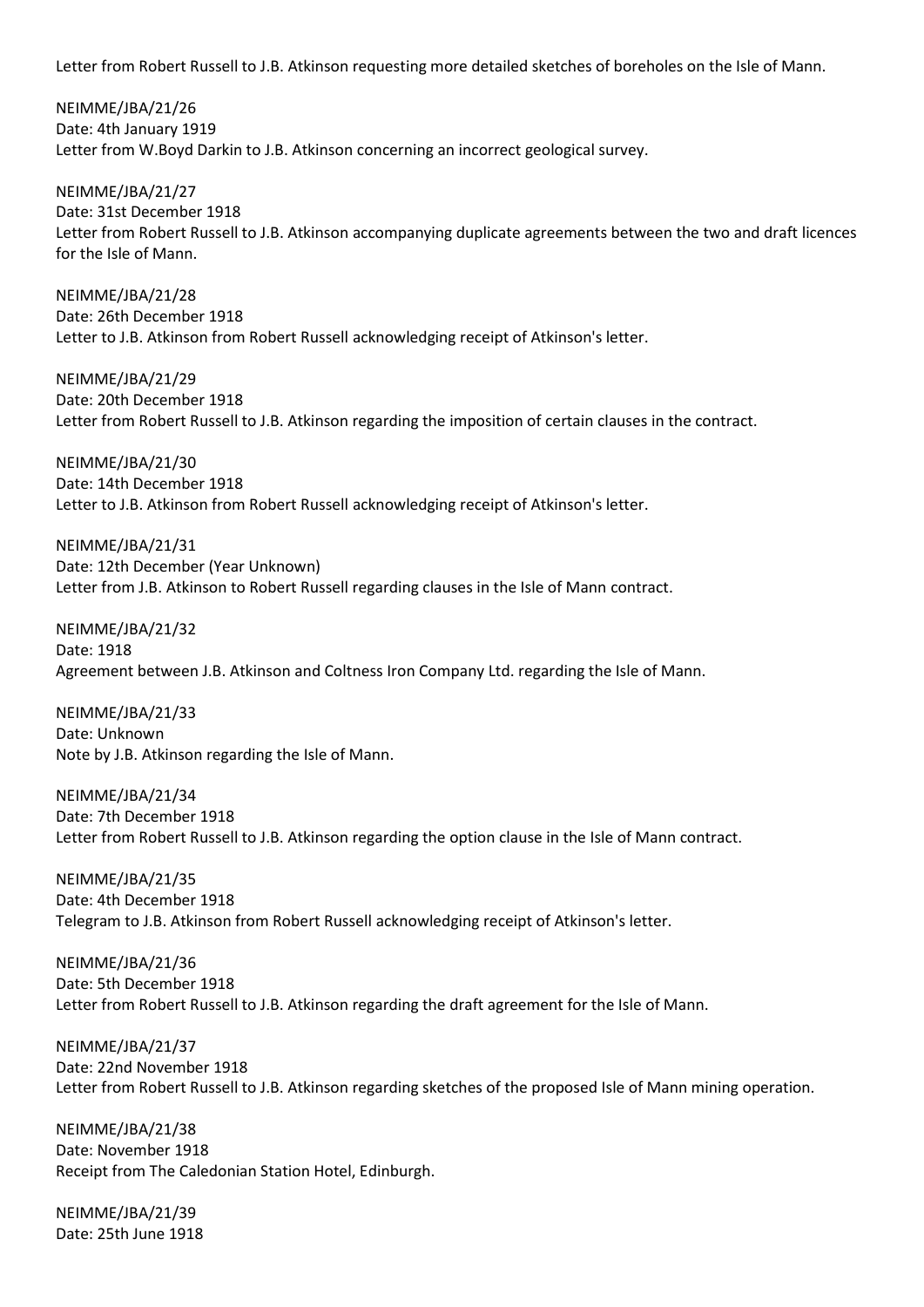Letter from The Secretary of Woods and Company to J.B. Atkinson regarding the arrangements for licences for mining on the Isle of Mann.

NEIMME/JBA/21/40 Date: 11th November 1918 Telegram from Robert Russell to J.B. Atkinson arranging a meeting to discuss a correspondent in Douglas.

NEIMME/JBA/21/41 Date: 3rd April 1918 Letter from J.B. Atkinson regarding a trial lease for mining on the Isle of Mann. The letter outlines the conditions for the trial lease.

NEIMME/JBA/21/42 Date: 24th January 1917 Report by J.B. Atkinson on Hematite on the Isle of Mann.

NEIMME/JBA/21/43 Date: 23rd September 1918 Letter from Robert Russell to J.B. Atkinson regrading mining on the Isle of Mann and in particular the advice of a London Council on lowering of the surface.

NEIMME/JBA/21/44 Date: 19th August 1918 Letter from Robert Russell to J.B. Atkinson regarding the Manx Act of Settlement.

NEIMME/JBA/21/45 Date: 18th July 1918 Letter from Robert Russell to J.B. Atkinson regarding the Manx Act of Settlement.

NEIMME/JBA/21/46 Date: 1918 Receipt from the Caledonian Railway Company's Central Station Hotel, Glasgow.

NEIMME/JBA/21/47 Date: 1917 Indenture made by The Crown regarding mining on the Isle of Mann.

NEIMME/JBA/21/48 Date: 4th July 1918 Letter from Robert Russell to J.B. Atkinson regarding the minerals on the Isle of Mann.

NEIMME/JBA/21/49 Date: 27th June 1918 Letter from Robert Russell to J.B. Atkinson regarding the Isle of Mann.

NEIMME/JBA/21/50 Date: 15th June 1918 Letter to J.B. Atkinson from Robert Russell regarding the Woods and Forests Department's involvement in the Isle of Mann.

NEIMME/JBA/21/51 Date: 31st May 1918 Letter from Robert Russell to J.B. Atkinson regarding the trial lease for mining on The Isle of Mann.

NEIMME/JBA/21/52 Date: 17th May 1918 Letter from Robert Russell to J.B. Atkinson regarding the trial lease for mining on The Isle of Mann.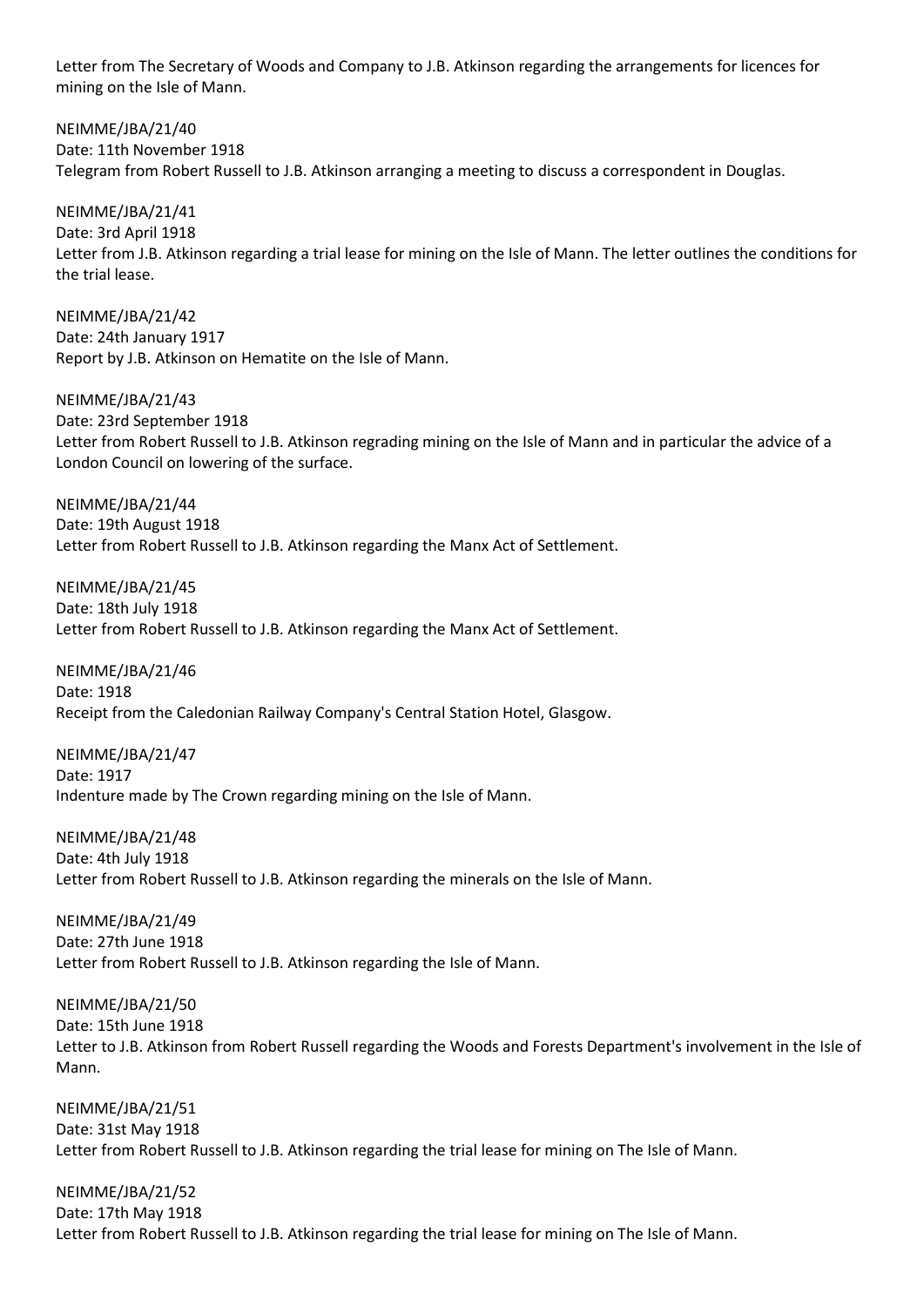NEIMME/JBA/21/53 Date: 2nd May 1918 Letter from Robert Russell to J.B. Atkinson acknowledging receipt of Atkinson's letter.

NEIMME/JBA/21/55 Date: 4th June 1917 Letter from The Secretary of Woods and Company regarding the grant of a trial lease to the Cargo Fleet company to make boreholes on the Isle of Mann.

NEIMME/JBA/21/56 Date: 29th April 1918 Letter from Robert Russell to J.B. Atkinson regarding trial leases and property on the Isle of Mann.

NEIMME/JBA/21/57 Date: 3rd April 1918 Large report by J.B. Atkinson regarding Hematite on the Isle of Mann.

NEIMME/JBA/21/58 Date: 29th June 1917 Letter from David Lawn to J.B. Atkinson regarding The Barrow in Furness Hematite Steel Company.

NEIMME/JBA/21/59 Date: December 19th 1917 Letter from W.H. Arthur to J.B. Atkinson regarding investment.

NEIMME/JBA/21/60 Date: 12th December 1917 Letter from David Lawn to J.B. Atkinson acknowledging receipt of Atkinson's letter.

NEIMME/JBA/21/61 Date: 10th December 1917 Memorandum from Wigan Coal and Iron Company limited to J.B. Atkinson declining interest in Hematite Iron Ore.

NEIMME/JBA/21/62 Date: 26th October 1917 Letter from Partington Steel and Iron Company to J.B. Atkinson expressing an interest in Hematite Iron Ore.

NEIMME/JBA/21/63 Date: 23rd October 1917 Letter from J. Leonard to J.B. Atkinson declining interest in the Iron Ore on the Isle of Mann claiming that it is too much of a 'free for all' syndicate.

NEIMME/JBA/21/64 Date: 19th February 1917 Letter from W.A. Caddick of Cargo Fleet Iron Company discussing the question of Iron Ore in the Isle of Mann with R.J. Thompson.

NEIMME/JBA/21/65 Date: 6th October 1917 Letter from J.B. Atkinson to T. Evans regarding Hematite Iron Ore on the Isle of Mann.

NEIMME/JBA/21/66 Date: 5th October 1917 Letter from J.B. Atkinson to The Cargo Fleet Iron Company regarding interest in Isle of Hematite.

NEIMME/JBA/21/67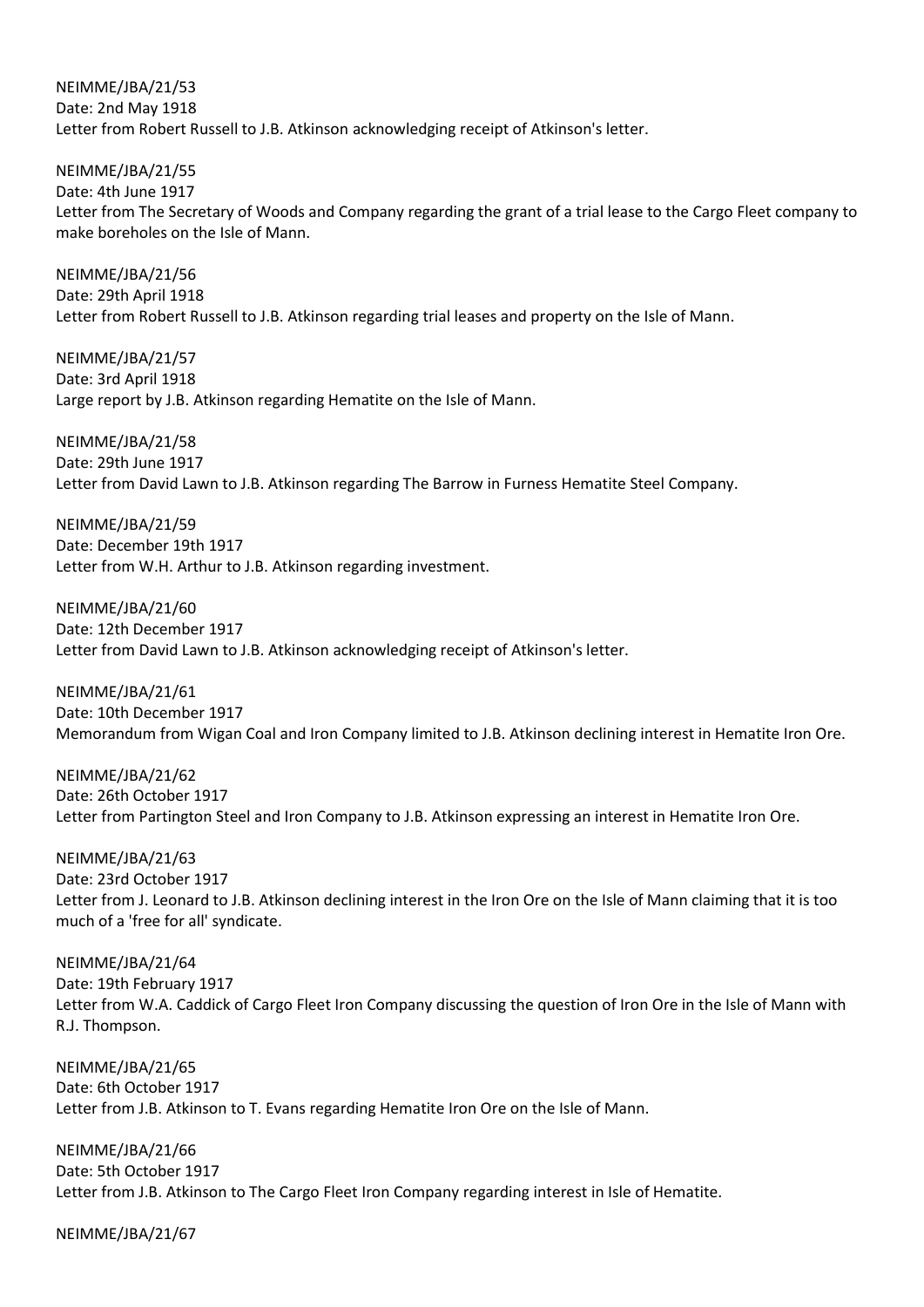## Date: 10th October 1917 Letter from Guest, Keen and Nettlefolds Ltd. to J.B. Atkinson declining interest in Isle of Mann Hematite.

NEIMME/JBA/21/68

Date: 28th August 1917

Letter from J.B. Atkinson to The Nurtons regarding negotiations with Cargo Fleet Iron Ore Company and their investment in the Isle of Mann.

NEIMME/JBA/21/69 Date: 6th August 1917 Letter from W.N. Atkinson to The Nurtons regarding Iron Ore on the Isle of Mann.

NEIMME/JBA/21/70 Date: 30th July 1917 Letter from W.N. Atkinson to The Nurtons regarding possible interest in Isle of Mann Iron Ore.

NEIMME/JBA/21/71 Date: 24th July 1917 Letter from W.N. Atkinson to The Nurtons regarding hematite. The letter also mentions asking South Wales Iron Companies regarding their interest in the Isle of Mann.

NEIMME/JBA/21/72 Date: 1st August 1917 Letter from Bell Brothers Ltd., Middlesbrough to J.B. Atkinson declining interest in Isle of Mann Hematite following the terms offered.

NEIMME/JBA/21/73 Date: 14th July 1917 Letter from J.B. Atkinson discussing the profits to be gained from the mining of Hematite on the Isle of Mann.

NEIMME/JBA/21/74 Date: 12th July 1917 Letter from J.B. Atkinson regarding the terms offered for the mining of Hematite on the Isle of Mann.

NEIMME/JBA/21/75

Date: 10th July 1917 Letter to J.B. Atkinson from Bell Brothers of Middlesbrough offering terms to Atkinson for the mining of the northern part of the Isle of Mann. The letter states that Bell Brothers will begin exploration for two years and will then decide whether to go ahead with operations or not. Atkinson is to be offered 5% of all profits.

NEIMME/JBA/21/76 Date: 13th July 1917 Letter to J.B. Atkinson from Bell Brothers of Middlesbrough discussing Atkinson's fee for mining for Hematite on the Isle of Mann. Bell Brothers wish to lower Atkinson's fee.

NEIMME/JBA/21/77 Date: 22nd June 1917 Letter from J.B. Atkinson to A.J. Dorman of Messrs Dorman, Long & Co. Ltd., Middlesbrough stating Atkinson's qualities for exploring mining for Hematite on the Isle of Mann. The Letter also tries to arrange a meeting.

NEIMME/JBA/21/78 Date: 25th June 1917 Letter from Collingwood Buildings to J.B. Atkinson acknowledging receipt of Atkinson's letter of 22nd June 1917.

NEIMME/JBA/21/79 Date: Unknown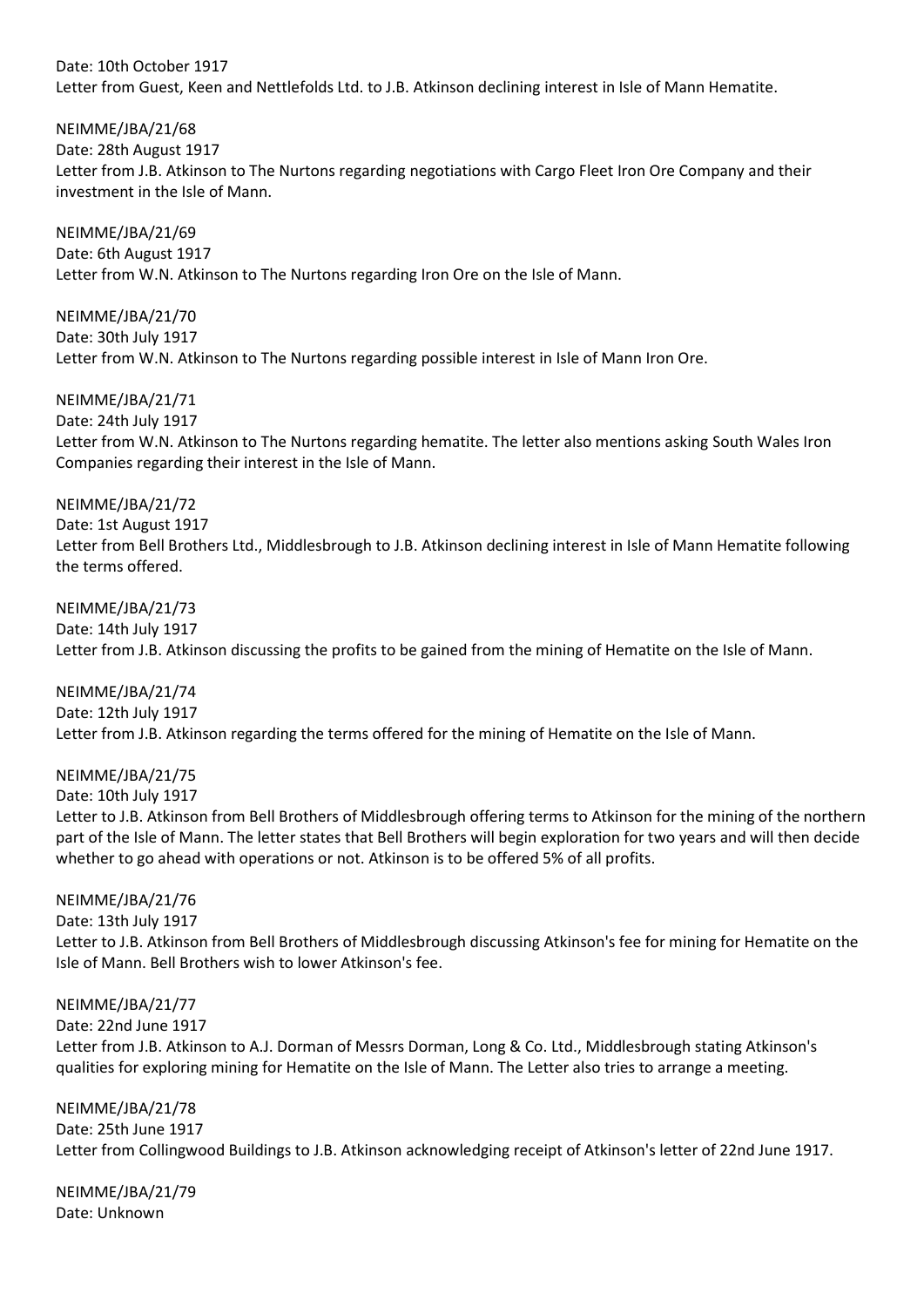Letter stating that matters regarding Isle of Mann hematite are hoped to be drawn to a conclusion soon. Possibly from J.B. Atkinson.

NEIMME/JBA/21/80

Date: 20th June 1917

Letter to J.B. Atkinson from Lord Furness. Furness states that he feels that the £20,000 fee for handing over the rights for Isle of Mann hematite to be far too high.

NEIMME/JBA/21/81

Date: 6th June 1917

Letter to Lord Furness from J.B. Atkinson discussing the terms of mining of Hematite on the Isle of Mann. Furness agrees to Atkinson's terms but debates the £20,000 fee for the rights. Atkinson discusses the possibilities of using German miners interned on the Isle of Mann.

NEIMME/JBA/21/82 Date: 30th May 1917 Letter to J.B. Atkinson from Lord Furness discussing the terms with regards to mining of Hematite on the Isle of Mann.

NEIMME/JBA/21/83 Date: 25th May 1917 Letter to Lord Furness from J.B. Atkinson regarding the trial lease of mining for hematite on the Isle of Mann. Attached is a small scale drawing of the area to be leased.

NEIMME/JBA/21/84

Date: 24th May 1917

Letter to J.B. Atkinson from Lord Furness. Furness wishes to gain the details of the area covered by the trial lease and the ownership of the adjacent plots.

NEIMME/JBA/21/85

Date: 22nd May 1917 Letter to Lord Furness from J.B. Atkinson discussing Atkinson's terms for the exploration and mining of the trial lease area on the Isle of Mann. Attached are the Hematite outputs of the Gleator District of Cumberland and of the Furness District of Lancashire.

NEIMME/JBA/21/86 Date: Unknown Notes for the reasons for the fee for mining of Hematite on the Isle of Mann.

NEIMME/JBA/21/87

Date: 14th May 1917

Letter from T. E. Forster to J.B. Atkinson arranging a meeting with Atkinson in Newcastle at 4.30 pm on the 15th May 1917.

NEIMME/JBA/21/88 Date: 9th May 1917 Letter to J.B. Atkinson from Furness, Withy & Co. Ltd. regarding Mr Talbot's meeting with Cargo Fleet.

NEIMME/JBA/21/89

Date: 8th May 1917 Letter to J.B. Atkinson from Furness, Withy & Co. Ltd. regarding matters raised in the letter from Mr Caddick of Cargo Fleet Iron Co. to Benjamin Talbot. The letter is attached.

NEIMME/JBA/21/90 Date: 3rd April 1917 Letter to J.B. Atkinson from Furness, Withy & Co. Ltd. regarding Atkinson's salary.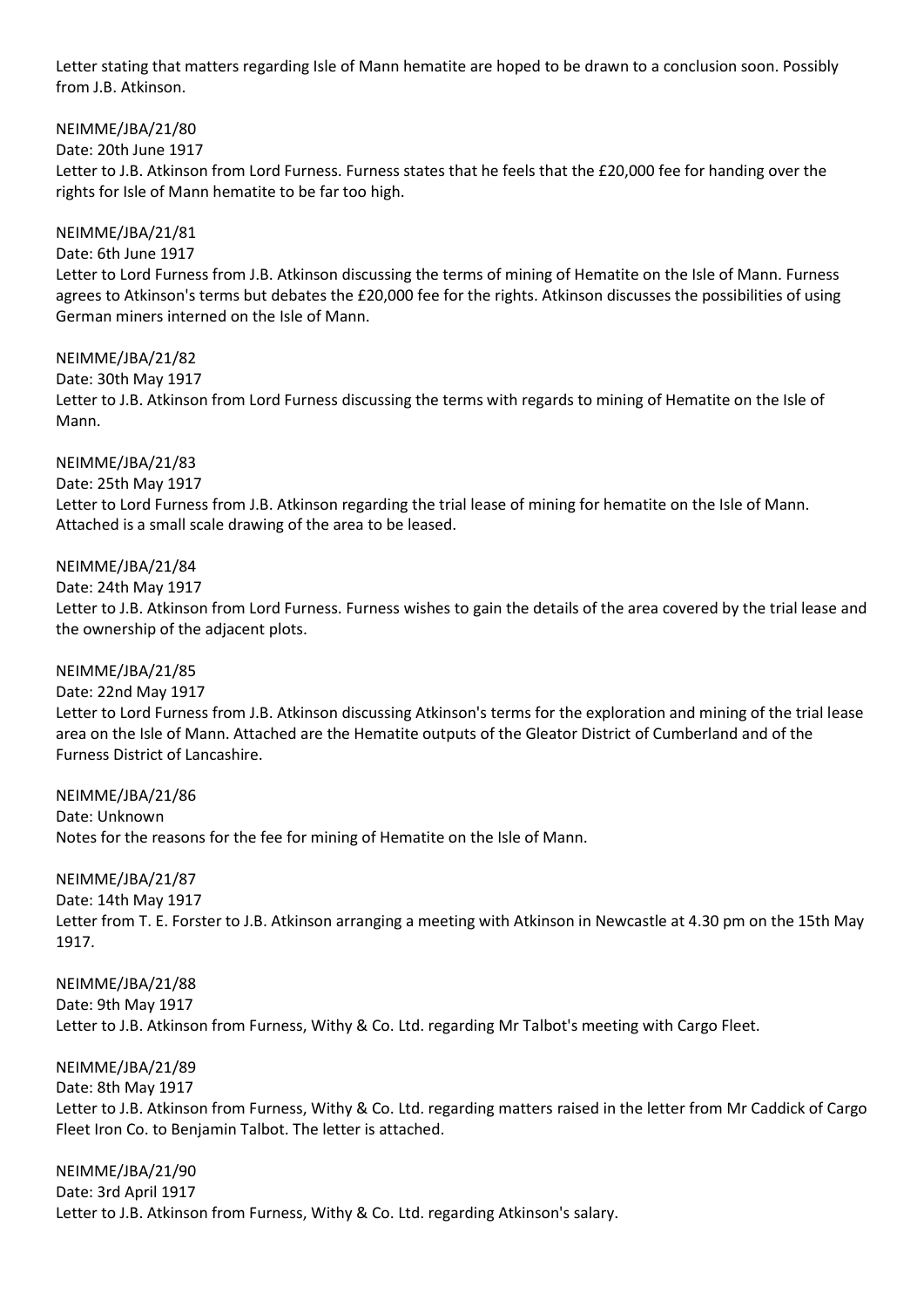NEIMME/JBA/21/91 Date: 28th March 1917 Letter to J.B. Atkinson from Furness, Withy & Co. Ltd.

NEIMME/JBA/21/92 Date: 20th February 1917 Letter to J.B. Atkinson from Furness, Withy & Co. Ltd. aiming to arrange a meeting between Atkinson and Mr Talbot regarding the mining of Isle of Mann Hematite Ore.

NEIMME/JBA/21/93 Date: 8th January 1916 Letter from J.M. Atkinson to Mr Gordon stating the conditions under which hematite is likely to be found in the north of the Isle of Mann.

NEIMME/JBA/21/94 Date: 14th March 1917 Letter from J.B. Atkinson regarding Hematite Ore on the Isle of Mann.

NEIMME/JBA/21/95 Date: 2nd March 1917 Letter from The Joint Secretary of The Office of Woods & co. acknowledging receipt of Atkinson's letter of 27th February.

NEIMME/JBA/21/96

Date: 27th February 1917

Letter from The Commissioner of Woods & Forest to J.B. Atkinson regarding the trial lease for the exploration of the North of Isle of Mann for Hematite Ore. The Commissioner states that he has 'practically arranged with the Cargo Fleet & Iron Co., through Benjamin Talbot to take the matter up'.

NEIMME/JBA/21/97

Date: 5th March 1917 Booklet from Trefor Belgian Boring & Sinking Co. issued in 1914 explaining their methods of boring and also a list of boring executed.

NEIMME/JBA/21/98 Date: 12th March 1917 Letter to J.B. Atkinson from J.S. Davidson & Son, Engineers. The letter regards pricing for boreholes.

NEIMME/JBA/21/99 Date: 2nd March 1917 Letter to J.B. Atkinson from J.S. Davidson & Son, Engineers. The letter regards particulars for a proposed boring.

NEIMME/JBA/21/100 Date: 8th April 1915 Letter from Consett Iron Works to J.B. Atkinson requesting a meeting with Atkinson.

NEIMME/JBA/21/101

Date: 25th March 1915

Letter from Consett Iron Works to J.B. Atkinson acknowledging receipt of Atkinson's letter of 24th March 1915 regarding Hematite Iron Ore.

NEIMME/JBA/21/102 Date: 30th March 1915 Letter from Consett Iron Works to J.B. Atkinson regarding an interview in Newcastle.

NEIMME/JBA/21/103 Date: 8th March 1915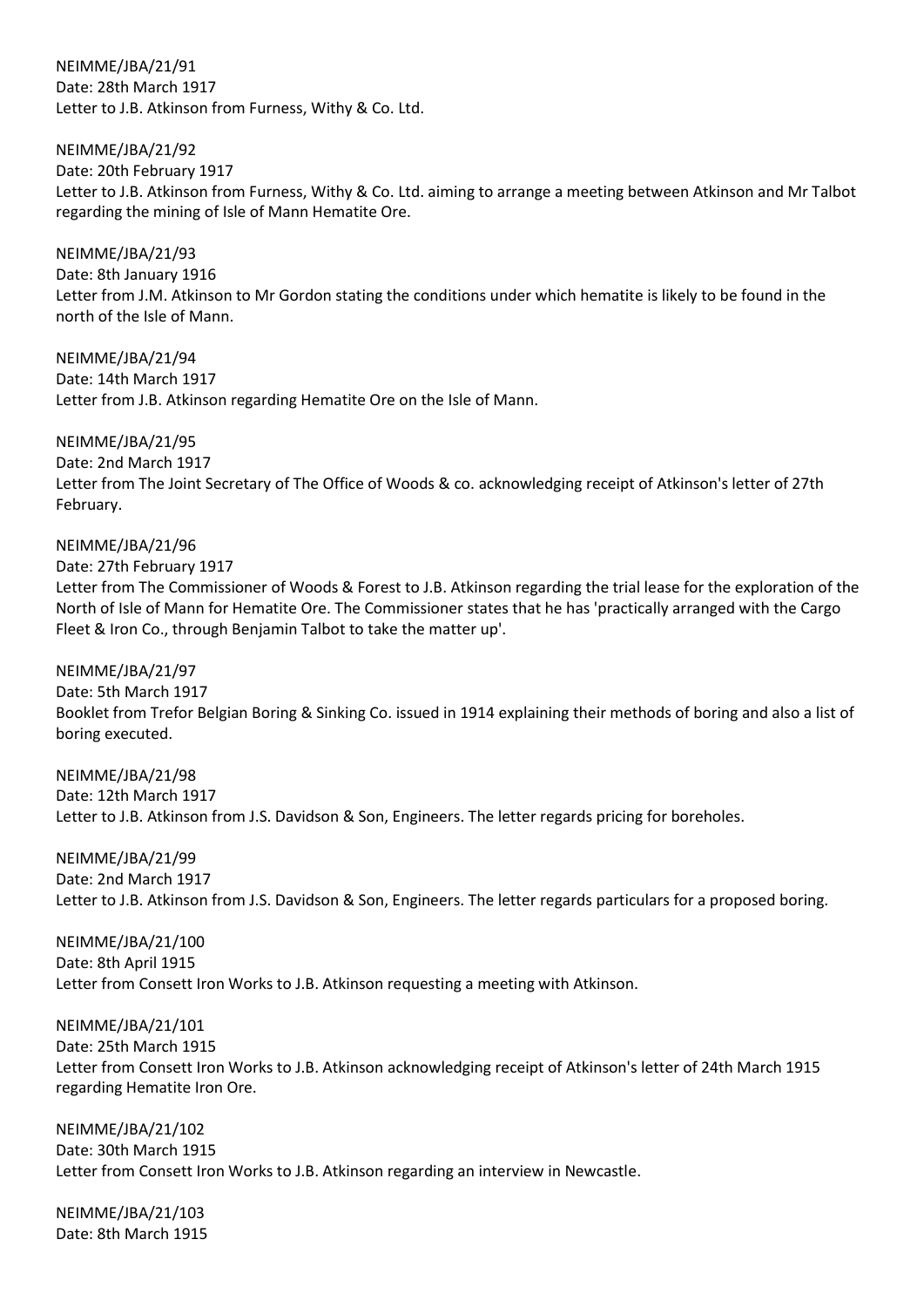Letter W. Thorneycroft to J.B. Atkinson removing Thorneycroft and Major Mann Thomson from the Isle of Mann business.

NEIMME/JBA/21/104 Date: 11th August 1914 Letter from Frederick Helland of Office of Woods & co. to J.B. Atkinson acknowledging receipt of Atkinson's letter of 6th August 1914.

NEIMME/JBA/21/105 Date: 14th July 1914 Letter to J.B. Atkinson from T.A. Raikes regarding a geological survey of the Isle of Mann and the possible visit of Mr Thorneycroft and Major Mann Thomson.

NEIMME/JBA/21/106 Date: 17th July 1914 Letter from C.B. Webb to J.B. Atkinson regarding mining on the Isle of Mann.

NEIMME/JBA/21/107 Date: 4th August 1914 Letter from W.Thorneycroft to J.B. Atkinson regarding the possible exploration of the Isle of Mann, in particular the area N.E. of Ramsey for Limestone.

NEIMME/JBA/21/108 Date: 3rd July 1914

Comparison for the Proposed Trial Lease for mining of Hematite on the Isle of Mann with Millom & Askam Co.'s lease. Attached is a copy of a letter from Major Mann Thomson to Mr Raikes concerning the lease.

NEIMME/JBA/21/109 Date: 14th June Letter from W.Thorneycroft to J.B. Atkinson regarding mining north east of Ramsey, Isle of Mann.

NEIMME/JBA/21/110 Date: 6th June 1914 Letter to J.B. Atkinson from Mr Hellard sending a draft licence for the mining of Hematite Iron Ore. on the Isle of Mann. The licence is not attached.

NEIMME/JBA/21/111 Date: 31st March 1914 Letter to J.B. Atkinson from W.Thorneycroft acknowledging Atkinson's illness and stating the the 'current disturbed state of politics' is excuse enough for Atkinson to 'hang up the whole thing for a month or two' until he is recovered.

NEIMME/JBA/21/112 Date: 25th March 1914 Letter from The Geological Survey and Museum to J.B. Atkinson regarding the examination of the Bellawhane Boring for carboniferous Limestone.

NEIMME/JBA/21/113 Date: 19th March 1914 Letter to J.B. Atkinson from Mr Hellard regarding the draft licence.

NEIMME/JBA/21/114 Date: 21st March 1914 Letter to J.B. Atkinson from W.Thorneycroft.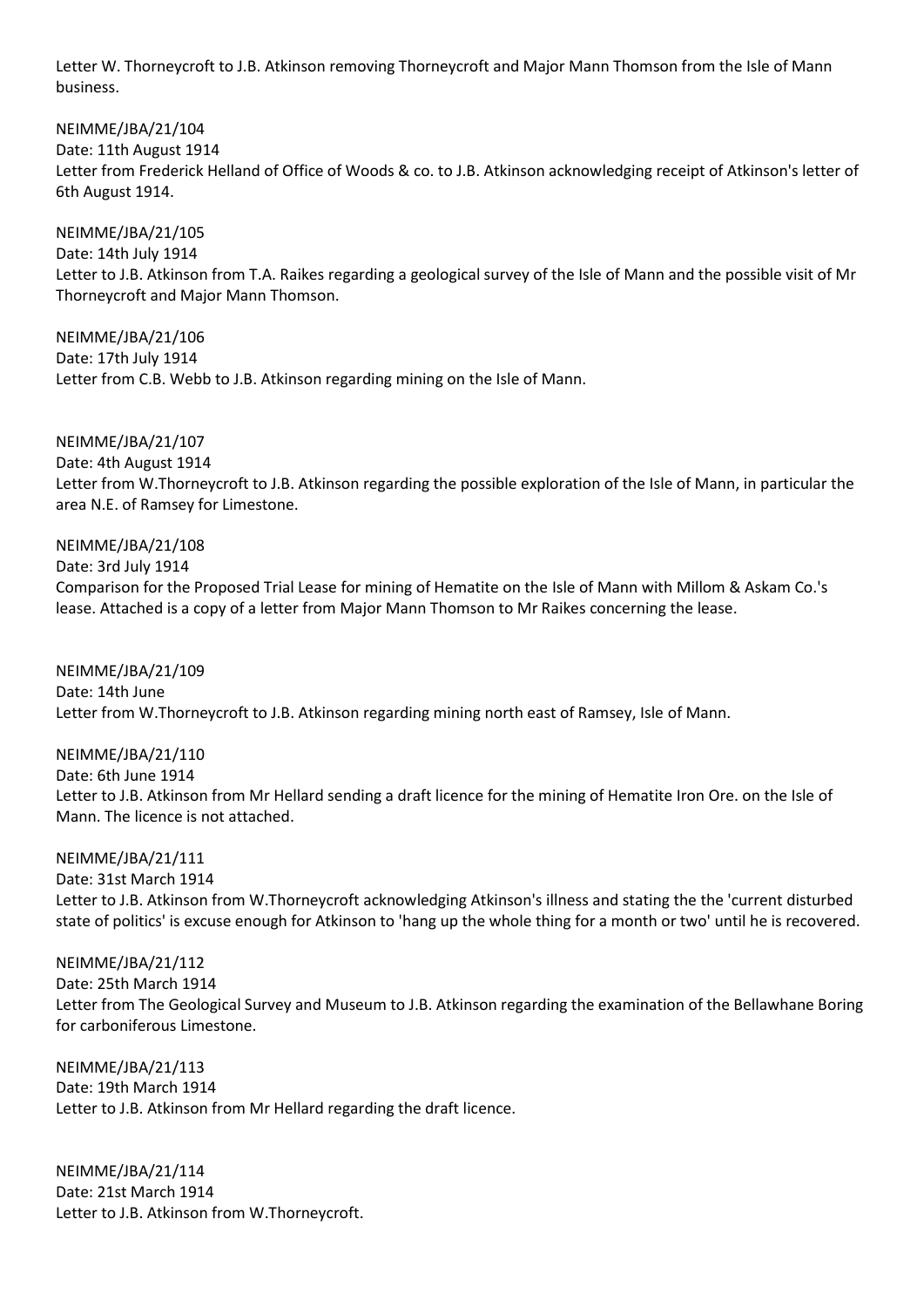NEIMME/JBA/21/115 Date: 18th March 1914 Letter to J.B. Atkinson from J.D. Kendall regarding Isle of Mann borings.

NEIMME/JBA/21/116 Date: 8th March 1914 Letter to J.B. Atkinson from W.Thorneycroft. The letter concerns deposits.

NEIMME/JBA/21/117 Date: 11th March 1914 Letter to J.B Atkinson from W.Thorneycroft. The letter concerns the mining of hematite on the Isle of Mann and also mentions the comparison with Cumberland hematite.

NEIMME/JBA/21/118 Date: 18th March 1914 Letter to J.B. Atkinson from J.D. Kendall regarding Isle of Mann borings. This is a handwritten copy of NEIMME/JBA/21/115.

NEIMME/JBA/21/119 Date: 1914 Indenture for the licence of the lands detailed in the trial lease of the Isle of Mann.

NEIMME/JBA/21/120 Date: 25th February 1914 Letter from W.Thorneycroft to J.B. Atkinson aiming to arrange a meeting between the two parties.

NEIMME/JBA/21/121 Date: 21st February 1914 Letter from the Geological Survey and Museum to J.B. Atkinson regarding the evidence of carboniferous limestone in the North East of the Isle of Mann.

NEIMME/JBA/21/122 Date: 20th February 1914 Letter from Mr Hellard to J.B. Atkinson regarding the return of the draft licence for the mining of Hematite Iron Ore on the Isle of Mann.

NEIMME/JBA/21/123

Date: 9th February 1914

Letter to J.B. Atkinson regarding royalties in the Cleator Moor area of Cumberland. The letter states that royalties are 'practically all let on a sliding scale' and that only one mine, Jacktrees, Cleator Moor, where a fixed rate is payable as a royalty.

### NEIMME/JBA/21/124

Date: 4th February 1914 Letter from Mr Hellard to J.B. Atkinson acknowledging the receipt of Atkinson's letter of 31st January 1914 regarding the Isle of Mann mineral licence.

NEIMME/JBA/21/125

Date: 22nd February 1914

Letter from The Manx Salt and Alkali Co. Ltd. sending a copy of 'Mannin' which is out of print to J.B. Atkinson and requesting it's receipt.

NEIMME/JBA/21/126 Date: 1st May 1913 Extract from W. Boyd Dawkin's paper on Coal and Salt in the Isle of Mann.

NEIMME/JBA/21/127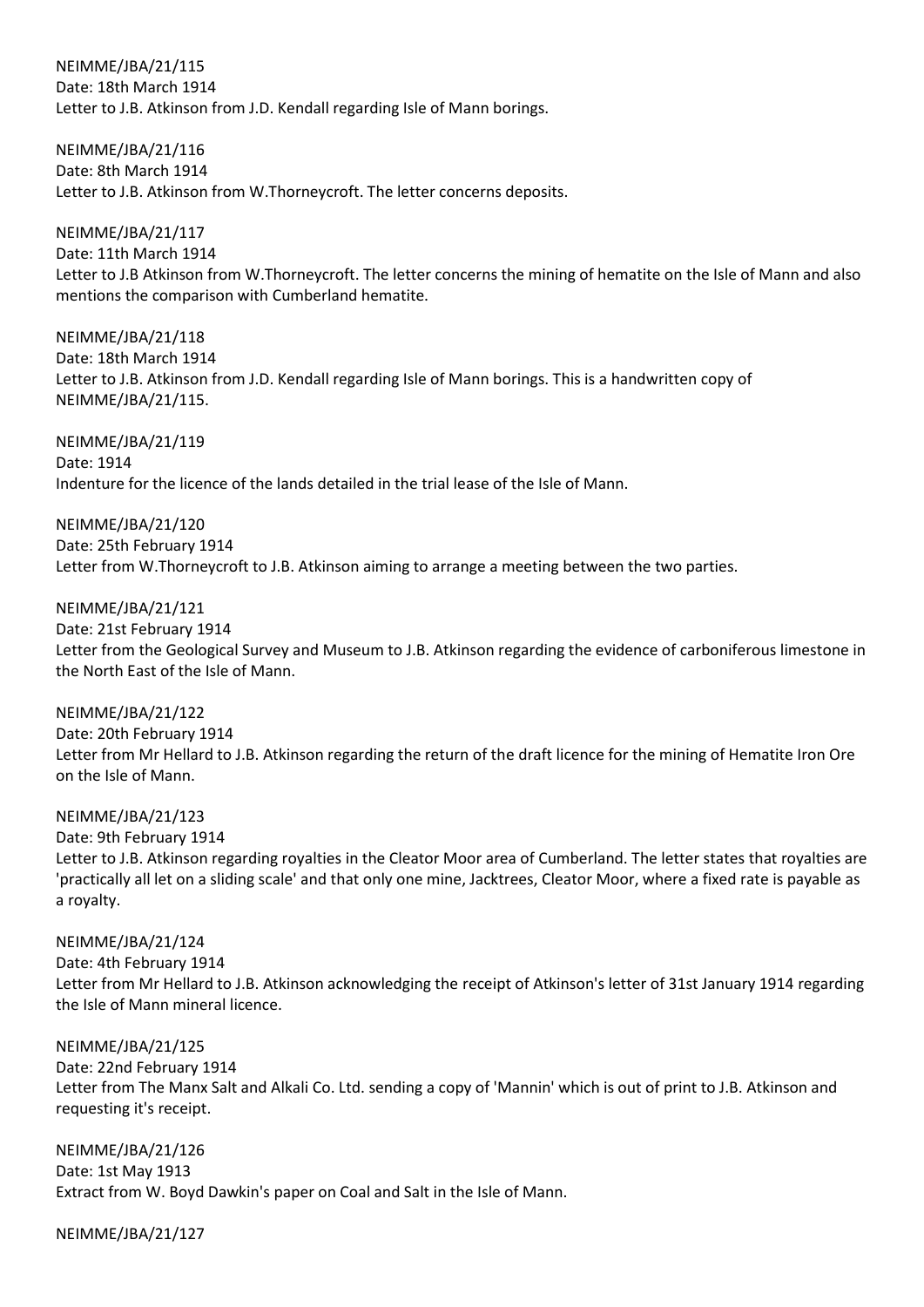Date: 30th January 1914 Letter from Mr Hellard to J.B. Atkinson requesting that Atkinson return the draft licence with any amendments in red ink to Leveson Gower.

NEIMME/JBA/21/128 Date: January 1914 Letter from J.B. Atkinson regarding amendments to the draft licence for the mining of Hematite Iron Ore on the Isle of Mann.

NEIMME/JBA/21/129 Date: 20th January 1914 Letter from Mr Hellard to J.B. Atkinson regarding the Mineral Licence for Isle of Mann Hematite Iron Ore. The letter requests the return of the licence with any alterations in red ink.

NEIMME/JBA/21/130 Date: 11th January 1913 Diagrams of the Furness area with regards to minerals deposits in which areas.

NEIMME/JBA/21/131 Date: 1903 Notes from a report by the Geological Survey on the carboniferous limestone deposits in the Isle of Mann.

NEIMME/JBA/21/132

Date: 22nd December 1913

Letter to J.B. Atkinson from W. Dawson-Binger regarding the draft licence for the mining of Isle of Mann Hematite Ore. The letter states the acquisition of the licence has involved consultation with a larger number of private owners of land nearby.

NEIMME/JBA/21/133 Date: 18th December 1913 Letter to J.B. Atkinson regarding the licence for the mining of Hematite Iron Ore on the Isle of Mann.

NEIMME/JBA/21/134

Date: 4th November 1913

Letter from Mr Hellard to J.B. Atkinson acknowlegding receipt of his letter of 26th October 1913 regarding Isle of Mann Hematite Iron Ore.

#### NEIMME/JBA/21/135

Date: 4th November 1913 Letter from W. Thorneycroft to J.B. Atkinson requesting acknowledgement by Atkinson of receipt of a parcel of papers and plans relating the to Isle of Mann.

#### NEIMME/JBA/21/136

Date: 25th October 1913

Letter from W. Forster Brown to J.B. Atkinson regarding the conditions under which the Crown are likely to grant a lease for the mineral deposits on the Isle of Mann.

#### NEIMME/JBA/21/137

Date: 15th October 1913

Letter from W. Thorneycroft to J.B. Atkinson regarding a parcel of papers and plans relating the Isle of Mann sent to Atkinson. Thorneycroft also requests that Atkinson can advise as to whether it further expenditure in the area would be worthwhile.

NEIMME/JBA/21/138 Date: 10th October 1913